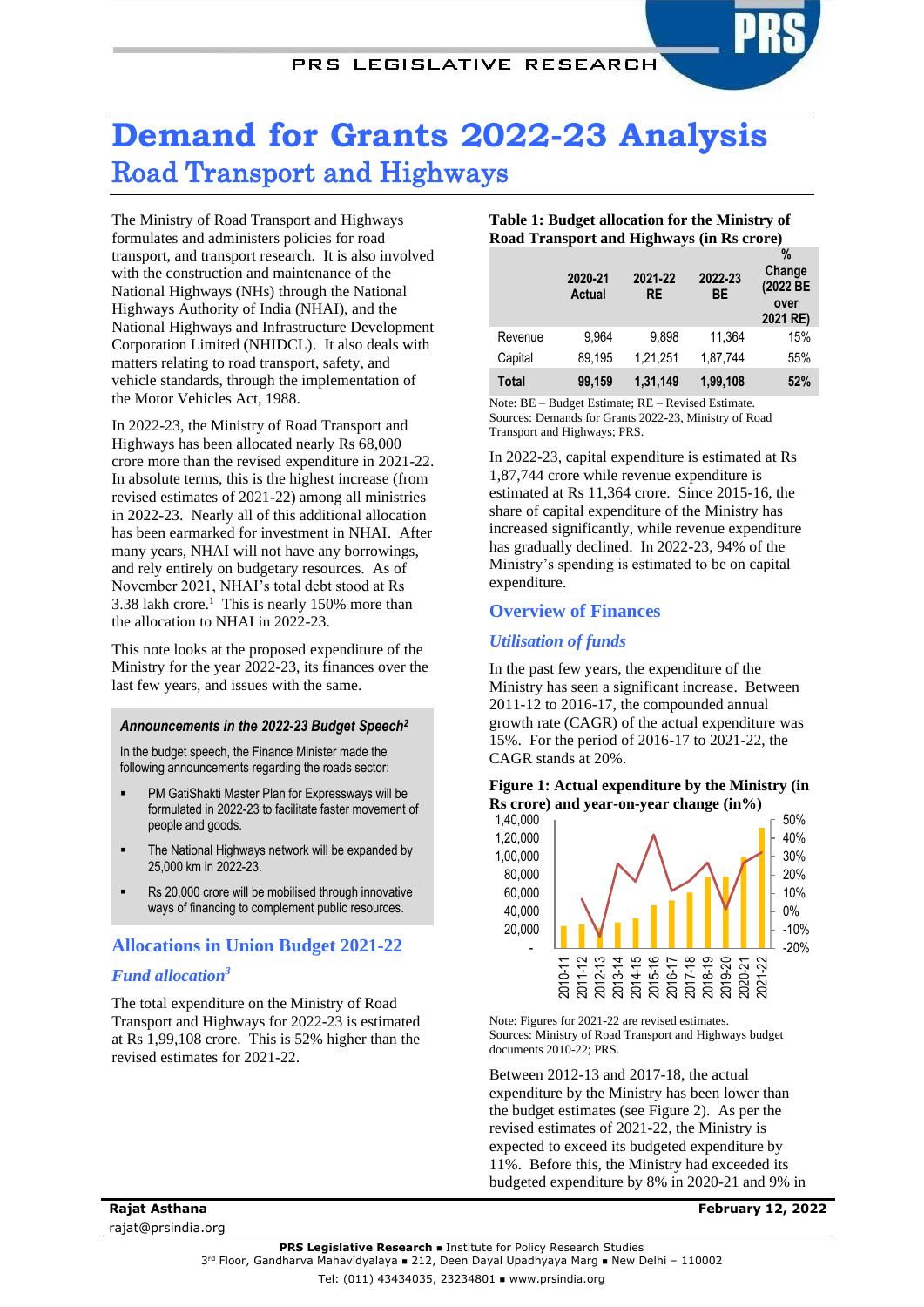2018-19. This was largely due to additional expenditure incurred on capital outlay towards roads and bridges.

## <span id="page-1-0"></span>**Figure 2: Actual expenditure as a percentage of Budgeted expenditure (in %)**



Note: Figures for 2021-22 use revised estimates. Sources: Ministry of Road Transport and Highways budget documents 2012-22; PRS.

# *Expenditure of the central government*

In 2022-23, of the total allocation to the Ministry, the highest is towards NHAI at Rs 1,34,015 crore  $(67\%)$ .<sup>3</sup> This is followed by allocation towards roads and bridges at Rs 64,573 crore (32%[\).](#page-0-0)<sup>3</sup>

## **Table 2: Expenditure heads for the Ministry of Road Transport and Highways (in Rs crore)**

| Major head                      | Actual<br>2020-<br>21 | RE 2021-<br>22 | BE 2022-<br>23 | %<br>Change |
|---------------------------------|-----------------------|----------------|----------------|-------------|
| <b>NHAI</b>                     | 46.062                | 65.060         | 1.34.015       | 106%        |
| Roads and<br>bridges            | 53,112                | 65.707         | 64.573         | $-2%$       |
| Road<br>transport<br>and safety | 231                   | 229            | 356            | 56%         |
| Secretariat                     | 131                   | 154            | 163            | 6%          |
| Recoveries                      | -376                  |                |                |             |
| Total                           | 99.159                | 1,31,149       | 1.99.108       | 52%         |

Note: BE – Budget Estimate; RE – Revised Estimate. Percentage change is from RE 2021-22 to BE 2022-23. Sources: Demands for Grants 2022-23, Ministry of Road Transport and Highways; PRS.

**NHAI:** The central government develops and maintains NHs through the NHAI. In 2022-23, NHAI has been allocated Rs 1,34,015 crore, which is 106% more than the revised estimate of 2020-21. Of the budgeted amount, 75% (Rs 1,00,100 crore) will be provided from the Central Road and Infrastructure Fund, 15% (Rs 20,000 crore) will come from the monetisation of the National Highways, and the remaining 10% (Rs 13,915 crore) will be provided from the Permanent Bridge Fees Fund.<sup>[3](#page-0-0)</sup>

Note that the allocation towards NHAI has more than tripled from 2019-20 (budget estimates) to 2022-23 (revised estimates). In 2020-21, the actual expenditure exceeded the budget estimates by 8%. In 2021-22, the revised estimates are again expected to exceed the budget estimates by 8%.

Note that in 2019-20, the actual expenditure fell short of the budgeted estimate by 14%,

#### **Figure 3: Budget vs actual allocation towards NHAI (in Rs crore)**



Note: Figures for 2021-22 are revised estimates. Sources: Ministry of Road Transport and Highways budget documents 2010-22; PRS.

Expenditure on the NHAI includes funding towards the umbrella highway scheme, Bharatmala Pariyojana. This scheme seeks to optimise the efficiency of freight and passenger movement by bridging critical infrastructure gaps. It also aims to increase the number of districts with NH linkages from 300 to 550.<sup>4</sup> Under Phase I of Bharatmala Pariyojana, 34,800 km of roads will be developed over a period of five years (2017-18 to 2021-22) . Phase I will also subsume 10,000 km of balance roadworks under the National Highway Development Programme. The estimated cost of Phase I is Rs 5,35,000 crore, spread over five years.

As of December 2021, road projects with an aggregate length of 19,926 km, and costing Rs 5.98 lakh crore have been approved under Bharatmala Pariyojana Phase-I.<sup>5</sup> Of this, road length of 6,976 km has already been completed.<sup>5</sup> This corresponds to 35% of the approved project length.

**Roads and bridges:** Expenditure under roads and bridges includes development of NHs, projects related to expressways, increasing the number of lanes under various projects, and development of road connectivity in left-wing extremism affected areas. In 2022-23, the allocation towards roads and bridges is Rs 64,573 crore. This is a decrease of 2% over the revised estimates of 2021-22.

In 2019-20 and 2020-21, the actual expenditure for roads and bridges exceeded the budget estimates by 1% and 9% respectively. As per the revised estimates of 2021-22, the revised allocation towards roads and bridges is estimated to again exceed the budget estimate by 9%. In 2017-18 and 2018-19, the actual allocation was less than budget estimates by 9% and 8% respectively.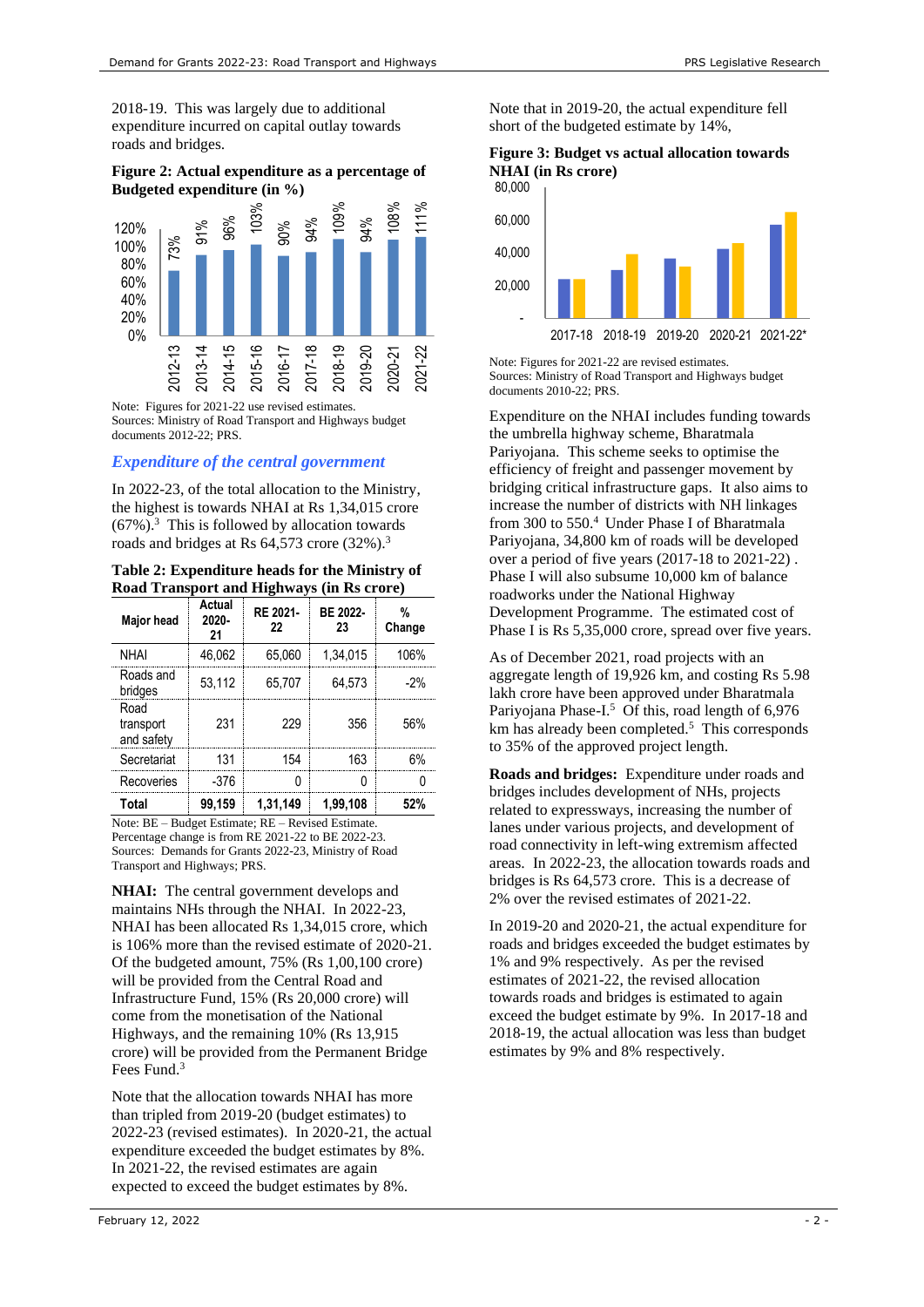## **Figure 4: Budget vs actual allocation towards roads and bridges (in Rs crore)**



Note: Figures for 2021-22 are revised estimates. Sources: Ministry of Road Transport and Highways budget documents 2010-22; PRS.

# *Funds managed by the Ministry*

The Ministry manages its expenditure through various funds. Their details are provided below.

## **Central Road and Infrastructure Fund (CRIF)**:

A majority of the Ministry's expenditure is managed through transfers from the CRIF. A portion of the cess collected on motor spirit and high-speed diesel is earmarked for the development of NHs and SHs, and the amount is transferred to the non-lapsable CRIF. This amount is eventually released to the NHAI, and to the state/UT governments for the development of road infrastructure, and other projects (such as ports, railway track, airports) in the country.[3](#page-0-0)

For 2022-23, the transfer from CRIF towards the Ministry is estimated at Rs  $1,59,616$  crore.<sup>1</sup> This is 61% more than the revised transfer in 2021-22 (Rs 99,239 crore).

The Ministry also allocates funds for state roads using the CRIF (Figure 5). 6 The allocation for state roads from the CRIF in 2022-23 is estimated to be Rs 250 crore. Between 2017-18 and 2020-21, the total utilisation by states for these funds was above 86%.

#### **Figure 5: Allocation vs Expenditure for state roads under CRIF**



Note: For 2021-22, the data is upto September 2021. Source: 312<sup>th</sup> Standing Committee Report (2021); PRS.

**Permanent Bridge Fees Fund (PBFF)**: Funds transferred to the PBFF relate to the revenue collected by the government through: (i) fees levied for the use of certain permanent bridges on NHs by motor vehicles, (ii) toll on NHs, and (iii) revenue share received on some PPP projects. These funds are then released to the NHAI for the development of NHs entrusted to i[t.](#page-0-0) 3

For 2022-23, the transfer from PBFF is estimated at Rs  $13,921$  crore.<sup>1</sup> This is a 10% increase from the transfer in 2021-22 at the revised estimates stage (Rs 12,670 crore).

**National Investment Fund (NIF):** The NIF was created in 2005, and is credited with proceeds from disinvestments of public sector enterprises. The Ministry finances the Special Accelerated Road Development Programme in North East (SARDP-NE) with funds from the NIF.

For 2022-23, the transfer from NIF is estimated at Rs  $10,565$  crore.<sup>1</sup> This is an 25% increase from the transfer in 2021-22 (Rs 8,430 crore) at the revised estimates stage.

**National Highways Fund (NHF):** In August 2016, the Union Cabinet had authorised NHAI to monetise certain public funded NH projects.<sup>7</sup> Such monetisation includes transferring operations and maintenance of stretches of NHs to private contractors on a long-term basis. In 2022-23, Rs 20,000 crore is estimated to be generated through such monetisation. This is a 54% annual increase from the monetisation amount in 2021-22 (Rs 13,000 crore) at the revised stage.

#### **Table 3: Summary of transfers from funds (in Rs crore)**

| 139 U.VI U  |                   |               |               |             |
|-------------|-------------------|---------------|---------------|-------------|
| Funds       | 2020-21<br>Actual | 2021-22<br>RF | 2022-23<br>ВF | %<br>Change |
| CRIF        | 79.286            | 99.239        | 1.59.616      | 61%         |
| <b>PRFF</b> | 11.519            | 12.670        | 13.921        | 10%         |
| NHF         | 7.262             | 13.000        | 20.000        | 54%         |
| NIF         | 2.963             | 8.430         | 10.565        | 25%         |

Note: BE – Budget Estimate; RE – Revised Estimate. Percentage change is from RE 2021-22 to BE 2022-23. Sources: Demands for Grants 2021-22, Ministry of Road Transport and Highways; PRS.

# **Issues to consider**

As of March 2019, India had about 64 lakh km of roads, second only to the United States which has about 66 lakh km of road length. [15](#page-3-0) This road length includes National Highways (NHs), Expressways, State Highways (SHs), district roads, PWD roads, and project roads. As of March 2019, there were 1.3 lakh km of National Highways, and nearly 1.8 lakh km of State Highways.<sup>8</sup>

<span id="page-2-0"></span>In India, road infrastructure is used to transport over 60% of total goods and 85% of total passenger traffic.<sup>9</sup> NHs comprise about 2% of the road network but carry about 40% of the total road traffic.<sup>10</sup> The Economic Survey (2020) also noted that road transport is the dominant mode of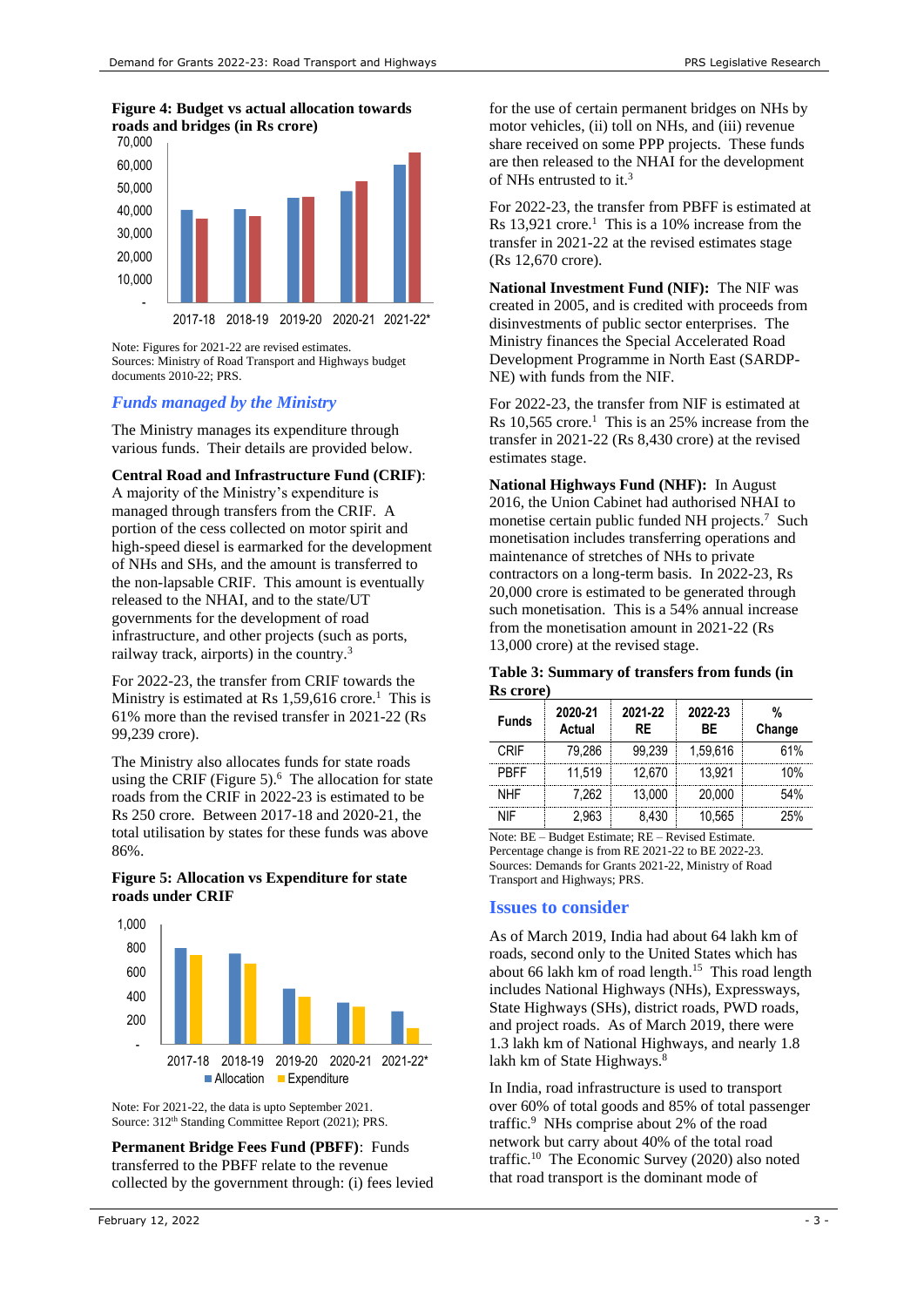transportation in the country.<sup>11</sup> The entire transport sector contributed to about 4.6% of the Gross Value Added in 2018-19, of which road transport contributed about 67%.<sup>11</sup>

In April 2018, the Ministry of Road Transport and Highways switched from the linear system to the lane-kilometres for calculating the amount of work completed.<sup>12</sup> The linear system doesn't distinguish between roads of equal length, but different width. The 'lane-mile' system is used in the USA, while 'lane-kilometre system' is used in Canada.<sup>13,14</sup>

The figure below shows the trend of award and construction of road projects in India (Figure 6).

## **Figure 6: Award and construction of roads in India (in km)**



Note: Data for 2021-22 is as on February 10, 2022. Sources: Economic Survey 2020-21; Ministry of Roads Dashboard; PRS.

In the Budget Speech in 2020-21, the Union Finance Minister made several announcements for the roads sector. This included awarding 8,500 km and constructing another 11,000 km of NH corridors. In 2021-22 (as of February 2022), 6,895 km of road projects have been awarded, and 6,968 km of NHs have been constructed. This accounts for 81% of the award target and 63% of the construction target, respectively.<sup>5</sup> In the Budget Speech 2022-23, the Finance Minister announced that by March 2023, the NH network will be expanded by 25,000 k[m.](#page-0-1)<sup>2</sup>

Other announcements in the 2020-21 Budget included: (i) development of National Highways in Tamil Nadu (3,500 km), Kerala (1,100 km), West Bengal (675 km), and Assam (1,300 km), and (ii) further progress on some key economic corridors (such as the Delhi-Mumbai Expressway, Bengaluru-Chennai Expressway). For details on the status of implementation of these announcements, refer to Table 4 in the Annexure (on page 10).

<span id="page-3-0"></span>The daily road construction increased from 28 km/day in 2019-20 to 36.5 km/day in 2020-21. As per the Economic Survey (2021-22), this is due to the nearly 30% increase in public expenditure by the central government.<sup>15</sup> To achieve the target of expanding the NH network by 25,000 km,

construction pace will have to be about 68 km/day.<sup>2</sup> This is 87% higher than the pace in 2020-21 (of 36.5 km/day).

The length of the National Highway network has increased from 91,300 km in March 2014, to 1,40,000 km in December 2021. 8,16 Note that since 2014-15, nearly 49,100 km of State Roads have been notified as National Highways. 17

<span id="page-3-2"></span>As per the Ministry of Statistics and Programme Implementation (2021), 888 projects worth Rs 5.45 lakh crore are underway in the roads sector. This accounts for more than 50% of all infrastructure projects in India by volume (1,673 projects), and more than 21% by value (Rs 25 lakh crore).<sup>18</sup> Of these 888 projects, 97 projects have witnessed time delays, while 144 projects have a cost overrun. 18 This may be due to several constraints, such as: (i) lack of equity with developers, (ii) higher cost of financing, (iii) shortfall in funds for maintenance, (iv) unavailability of land for the expansion of NHs, (v) significant increase in land acquisition cost, and (vi) bottlenecks and checkpoints on NHs which could adversely impact benefits of GST.<sup>19</sup>

<span id="page-3-1"></span>The Standing Committee on Transport (2020) had also highlighted NHAI's increasing debt which could lead to severe financial issues in the future.<sup>20</sup> We discuss some of these issues below.

# *Issues with financing*

The figure below highlights the share of total investment in the roads sector in India.<sup>6</sup> The total investment in road sector has grown at a CAGR of 22% from 2014-15 to 2020-21. The share of borrowings in this investment has grown from 6% in 2014-15 to 37% in 2020-21. In 2019-20, 43% of the investment in roads sector was sourced from borrowings. Further, the share of budgetary support declined from 57% in 2014-15 to 44% in 2019-20. In 2020-21, the budgetary support to the roads sector has again increased to 56%. [15,6](#page-3-0) The share of private investment has also declined from 37% in 2014-15, to only 7% in 2020-21.

**Figure 7: Investment in road sector**



Sources:  $312<sup>th</sup>$  Standing Committee Report (2022); PRS.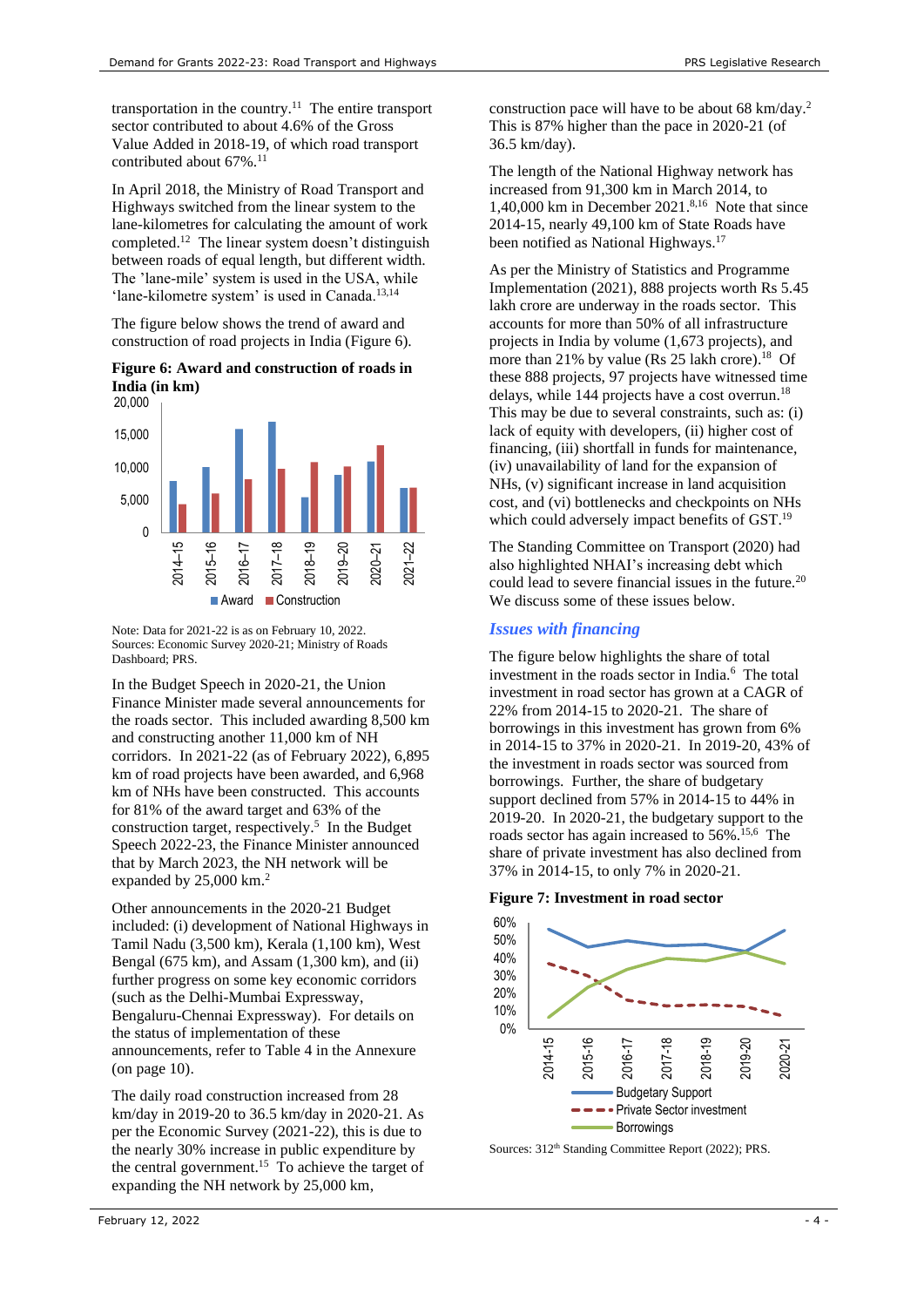The Standing Committee on Transport (2020) noted that increasing the gross budgetary support to the Ministry while the private sector investment is declining may not be a sustainable growth plan.<sup>[20](#page-3-1)</sup> The Committee had made similar observations in 2016 and 2018 and had suggested that the government should devise ways to mobilise funds from other sources and establish appropriate financial institutions and models to encourage the return of private investment to the road sector.<sup>21,22</sup>

The Kelkar Committee (2015) had also observed that since infrastructure projects span over 20-30 years, a private developer may lose bargaining power because of abrupt changes in the economic or policy environment.<sup>[33](#page-5-0)</sup> It recommended that the private sector must be protected against such loss of bargaining power. To revive private sector participation, a new mode of contract called the Hybrid Annuity Mode (HAM) was introduced.<sup>20</sup> Under this model, 40% of the project cost is paid by the government/ executing agency as grant to the private developer. Further, the traffic risk is taken by the project executing agency. The concessionaire is responsible for the Operation & Maintenance during the concession period, while tolling rights remain with the employer.<sup>23</sup> Between 2017-18 and 2019-20, HAM projects worth Rs 1.15 lakh crore were approved for NHAI. This was 44% of all projects by value.<sup>24</sup>

The Ministry expects to raise Rs 86,182 crore up to 2024-25 to fund projects under the National Infrastructure Pipeline, by monetising its assets under the Toll-Operate-Transfer (TOT) model.<sup>[20](#page-3-1)</sup> The Standing Committee (2020) had observed that in 2019-20, the Ministry could only raise Rs 5,000 crore by monetising assets in TOT mode, against a target of Rs  $10,000$  crore.<sup>[20](#page-3-1)</sup> In 2020-21, against a monetisation revenue of Rs, 10,250 crore, only Rs 7,262 crore could be raised (70%). In 2022-23, the Ministry plans to raise Rs 20,000 crore through such monetisation.

In August 2021, the central government unveiled the National Asset Monetisation Pipeline (NMP). The NMP aims to monetise core brownfield infrastructure assets (such as roads, rail, ports, power transmission lines) to mobilise Rs 5.97 lakh crore from  $2021-25.^{25}$  The central government targets monetising 26,700 km of roads, with a potential revenue of Rs 1.60 lakh crore (27% of the total potential monetisation value). $^{26}$  Only NHs with four lanes and above have been considered for asset monetisation.

As of February 2022, 20 stretches (1,407 km) have already been monetised through TOT mode in four Bundles. 5 A sum of Rs 15,703 crore has already been realised and remitted to the Consolidated Fund of India. 5

# *Borrowings*

After many years, no borrowing have been estimated for NHAI in 2022-23. Between 2017-18 and 2021-22, NHAI has been borrowing an average of Rs 63,300 crore per year. NHAI's total debt grew from Rs 1.22 lakh crore in March 2018 to Rs 3.38 lakh crore in November  $2021$ .<sup>27,1</sup>

The Standing Committee on Transport (2020) had noted that NHAI's debt has been increasing and as of March 2020, the amount of debt NHAI had to repay was more than twice the annual budgetary allocation of the Ministry for 2020-21. [20](#page-3-1)

To reduce debt servicing costs of NHAI, the Committee (2021) recommended: (i) exploring funding from insurance companies and pensions funds, both Indian and foreign, and (ii) requesting the RBI to make the road infrastructure sector eligible for priority sector lending. <sup>28</sup> Taking note of the stressed assets of banks in the road sector, the Committee also recommended mandating the National Infrastructure Investment Fund and the upcoming Development Finance Institution (announced in 2021-22 Budget session) to facilitate offloading long term infrastructure loans from banks.

In its Annual Report (2018), NHAI had noted that with the debt obligations increasing due to deferment of debt repayment, exposure of financial institutions that lend to the roads sector has increased significantly, reaching defined exposure norms for the sector.<sup>[10](#page-2-0)</sup>

<span id="page-4-0"></span>The Comptroller and Auditor General of India (2016) had also noted several procedural inefficiencies with NHAI.<sup>29</sup> For example, NHAI could not realise toll on certain projects due to delays in approvals, toll operations, and other procedural lapses. NHAI did not adhere to the Ministry's guidelines on maintenance of project wise balance sheet and cash flow.<sup>[29](#page-4-0)</sup> Inefficient bidding processes for engaging toll collection agencies also led to the loss of revenue. [29](#page-4-0) The Committee on Public Undertakings (2017) had also noted several issues in the financial performance of NHAI such as: (i) insufficiency of funds, (ii) gap between the funds allocated to the Ministry, and released to NHAI, and (iii) under-utilisation of funds.<sup>30</sup>

<span id="page-4-1"></span>The Standing Committee on Transport (2020) had recommended that the Ministry should constitute an Advisory Committee to look into the increasing debt of NHAI, and the efficacy of the measures undertaken by the Ministry and NHAI to monetise their assets.<sup>[20](#page-3-1)</sup> Further, the Ministry may increase toll charges across the country and postpone certain projects, as the present financial health of NHAI is not sustainable in the long run and may create bigger issues in the roads sector in the future.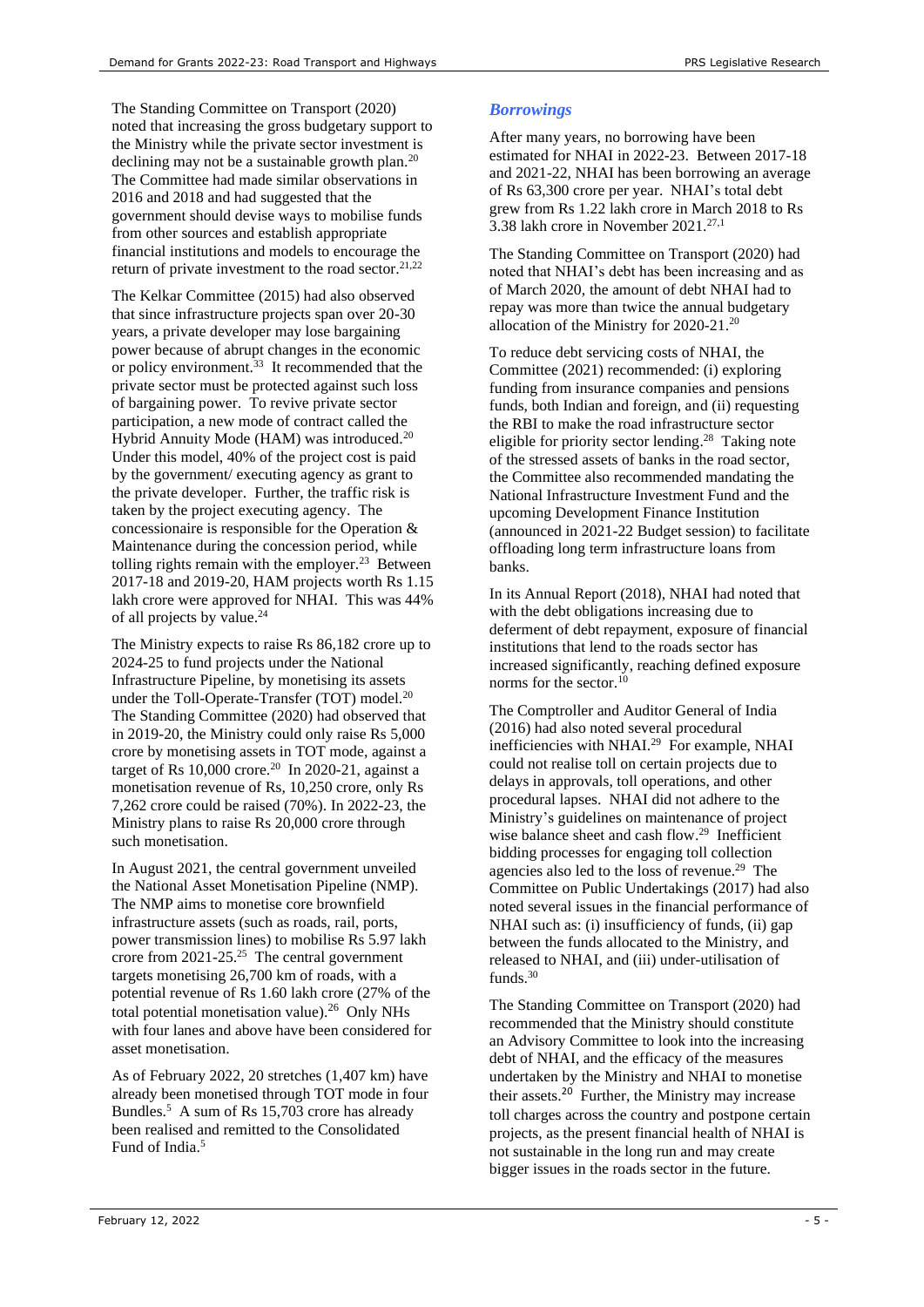Committees have also suggested more due diligence on the part of NHAI. The Standing Committee on Transport (2019) recommended that NHAI should compare its project cost estimates with the actual costs incurred on road projects.<sup>31</sup> If there is a substantial difference between the bid price offered by the concessionaire and the project cost estimates made by the government, NHAI should review its cost estimation methodologies. The Committee (2019) also suggested that the NHAI or central government should appoint a credit rating agency to assess the financial strength of private players and their ability to meet debt repayment obligations.<sup>[31](#page-5-1)</sup>

# *Private financing and contracts*

In its Annual Report (2018), NHAI had noted that the recent economic slowdown has led to lower revenue realisation than expected. Several developers had significantly leveraged their balance sheets in anticipation of high revenue, and with lower revenue realisation they face issues with debt servicing.[10](#page-2-0) This also adds stress on the existing road infrastructure loan portfolios of financial institutions.

<span id="page-5-2"></span>It has been noted that private financing for the roads sector is a challenge.<sup>[10,3](#page-2-0)2</sup> Several PPP road projects have not been able to attract bids. $^{32}$  $^{32}$  $^{32}$  The major highway developers in the country are also facing financial capacity constraints. Further, there is a lack of debt products that are aligned with the revenue stream profile of highway projects (longterm projects where toll collection can begin only after the entire project is completed). This makes financing of such projects difficult, and has resulted in some projects getting stalled at the construction stage. This also discourages prospective bidders.<sup>[32](#page-5-2)</sup>

The Committee on Revisiting and Revitalising the PPP model of Infrastructure Development (Chair: Dr. Vijay Kelkar) had looked at issues with PPP projects in India, in November 2015. 33 It had recommended setting up an independent regulator for the roads sector to help bring in and regulate private players in the sector. It had also noted that service delivery (such as constructing roads) to citizens is the government's responsibility and should not be evaded through PPPs.

**Non-performing assets:** The Standing Committee on Transport (2016) had observed that several long term loans disbursed for the road sector are turning into non-performing assets (NPAs).<sup>21</sup> Project bids are often made without proper study, and projects are awarded in a hurry. This results in stalling of projects, and concessionaires leave mid-way.

Banks and other infrastructure lending institutions have also been reluctant to finance the highways sector. This has led to difficulties in debt servicing, putting additional stress on the road infrastructure

portfolios. Besides increasing the cost of the project, delays also make it difficult to obtain additional debt. 21

<span id="page-5-1"></span>The Standing Committee on Transport (2016) recommended that banks should take due diligence while disbursing loans to concessionaires. It also suggested that the bank NPAs (related to the roads sector) may be supported by government allocation. Banks could be empowered to recover the bad debts. Further, in light of huge NPAs lying with a single bank, the Standing Committee (2019) recommended that guidelines prescribing a limit up to which a bank can lend to a single borrower be framed to minimise the risk involved in lending.<sup>31</sup>

The Standing Committee on Transport (2019) also suggested that NHAI should revisit the financial requirements for bidders to ensure their eligibility for the bidding process.<sup>31</sup> While the onus of the feasibility of the bids made by the concessionaire lies mainly with the banks, NHAI should exercise due diligence while awarding projects to concessionaire with poor performance history.

# *Project delays and increase in project costs*

The Committee on Public Undertakings (2017) had noted that from 1995, till June 2016, out of the total 388 projects completed, only 55 projects were completed on or before time.<sup>[30](#page-4-1)</sup> Delays in the completion of the projects were mainly attributed to: (i) the long time taken in land acquisition, and obtaining environment and forest clearances, (ii) poor performance of concessionaires due to economic slowdown, (iii) cash flow problems, and  $(iv)$  law and order issues.<sup>[30](#page-4-1)</sup> The Ministry has also noted that recently projects have also been halted due to NCLT proceedings against the developer.<sup>34</sup>

Such delays increase project costs, eventually making certain projects unviable. As of December 2021, the cumulative cost overrun of projects in the road sector is estimated to be greater than Rs 8,120 crore.[18](#page-3-2)

<span id="page-5-0"></span>In order to resolve languishing projects the Ministry has taken some steps which include: (i) implementing an exit policy which allows private developers to take out their entire equity and exit operational Build-Operate-Transfer (BOT) projects two years from the start of operations irrespective of date of award; (ii) providing rationalised compensation to concessionaires for languishing NH projects in BOT mode for delays not attributable to concessionaires; and (iii) a one-time fund infusion by NHAI which enables revival and physical completion of languishing BOT projects that have achieved at least 50% physical progress, on a case to case basis, among others.<sup>[31](#page-5-1)</sup>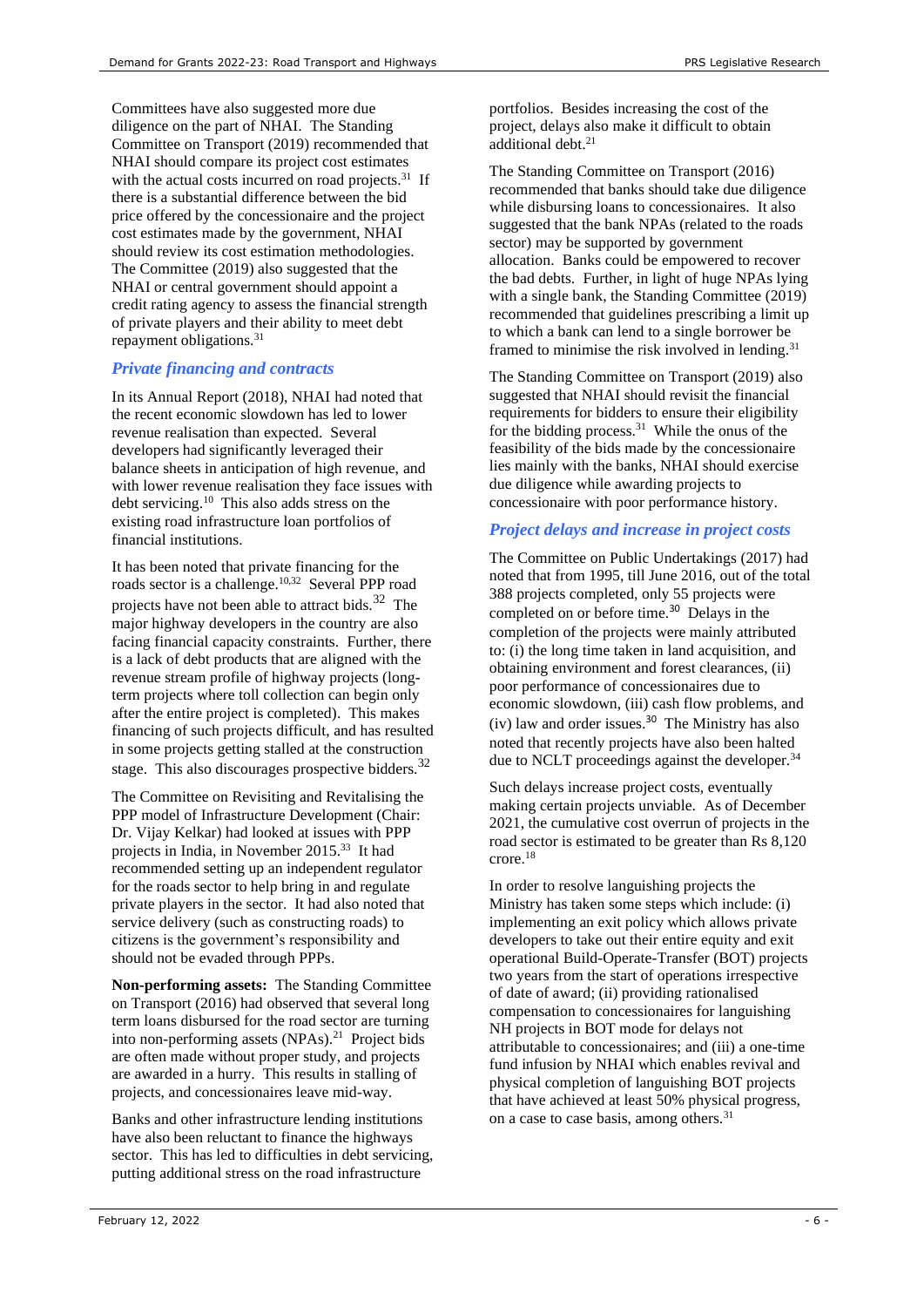#### **Increase in land acquisition costs**

From January 1, 2015, the compensation for land acquired by NHAI is determined as per the Right to Fair Compensation and Transparency in Land Acquisition Rehabilitation and Resettlement Act, 2013. The Committee on Public Undertakings (2017) had noted that due to higher compensation under the 2013 Act, the expenditure by the Ministry of Road Transport on land acquisition increased from Rs 9,097 crore in 2014-15 to Rs 21,933 crore in 2015-16.<sup>[30](#page-4-1)</sup> In 2017-18, NHAI spent more funds on land acquisition (41% of the expenses) as compared to project expenditure (39%).[10](#page-2-0) The Standing Committee on Transport (2020) noted that the average rate of land acquisition has increased significantly from about Rs 0.92 crore per hectare in 2013-14 to Rs 3.13 crore per hectare (ha) in 2019- 20 (an increase of 240%).

The Committee on Public Undertakings (2017) also observed that farmers who were entitled to lesser compensation under the older law, have been approaching courts for increased compensation.<sup>[30](#page-4-1)</sup> This has further delayed the land acquisition process and added to the cost of projects.

In October 2021, the central government issued new guidelines for public procurement and project management. Most government procurement for public works (such as construction of highways and buildings) uses the L1 system (least cost). The Economic Survey (2021) notes that the L1 system may not be appropriate for complex projects needing innovation, quality, speed, and functionality. The revised guidelines allow the use of quality-cum-cost based system for selecting bidders. The new guidelines also stipulate timely release of 75% or more of bills, raised within 10 working days of the submission of the bill. This will help reduce delays in project execution, cost overruns, and disputes.

#### *Investment in maintenance of roads*

In 2022-23, the Ministry has allocated Rs 2,586 crore towards the maintenance of roads and highways (including toll bridges). This is 7% lesser than revised expenditure on maintenance in 2021-22. In both 2018-19 and 2019-20, the actual expenditure on maintenance was less than 60% of the budget estimates [\(Figure 8\)](#page-6-0).

#### <span id="page-6-0"></span>**Figure 8: Budget vs actual on maintenance (in Rs crore)**



Note: Figures for 2021-22 are revised estimates. Sources: Ministry of Road Transport and Highways budget documents 2010-22; PRS.

<span id="page-6-4"></span>The amount allocated towards maintenance, Rs 2,586 crore, is about 1.3% of the ministry's budget. This is for a total NH length of 1.4 lakh km (as of December 2021). 35 In comparison, in 2020-21, the US government seeks to allocate \$23.74 billion (about Rs 1.7 lakh crore, which is 51% of its total budget on highways) towards its National Highway Performance Program, to improve the condition and performance of their National Highway System (roughly 3.5 lakh km of length). 36 Ì.

<span id="page-6-3"></span><span id="page-6-1"></span>The National Transport Development Policy Committee (2014) had noted that the amount spent on maintenance of roads is low. 37 This results in roads with potholes, weak bridges, and poor pavements, and has safety consequences. Further, maintenance is carried out only when required, as opposed to being a part of preventive measures.<sup>[37](#page-6-1)</sup>

The Standing Committee on Transport (2018, 2020) had also raised concerns that the entire amount allocated towards maintenance does not get fully utilised as well.<sup>[20,2](#page-3-1)2</sup> Over the years, the Standing Committee has repeatedly noted that the entire length of NHs in the country cannot be maintained with this amount. NITI Aayog (2018) had noted that the amount allocated for maintenance is about 40% of the amount required.<sup>38</sup>

<span id="page-6-2"></span>Maintenance of roads should be given top priority as it increases the life span of roads. The Standing Committee (2020) has recommended that the budget for maintenance of NHs should be increased.[20](#page-3-1) NITI Aayog has suggested that 10% of the Ministry's annual budget should be earmarked for maintenance.<sup>[38](#page-6-2)</sup> The Standing Committee (2015) had suggested that an effective monitoring mechanism for repair and maintenance of roads should be put in place. $32$  Further, there should be penalties for contractors and engineers in case of poor quality repair, maintenance, and construction.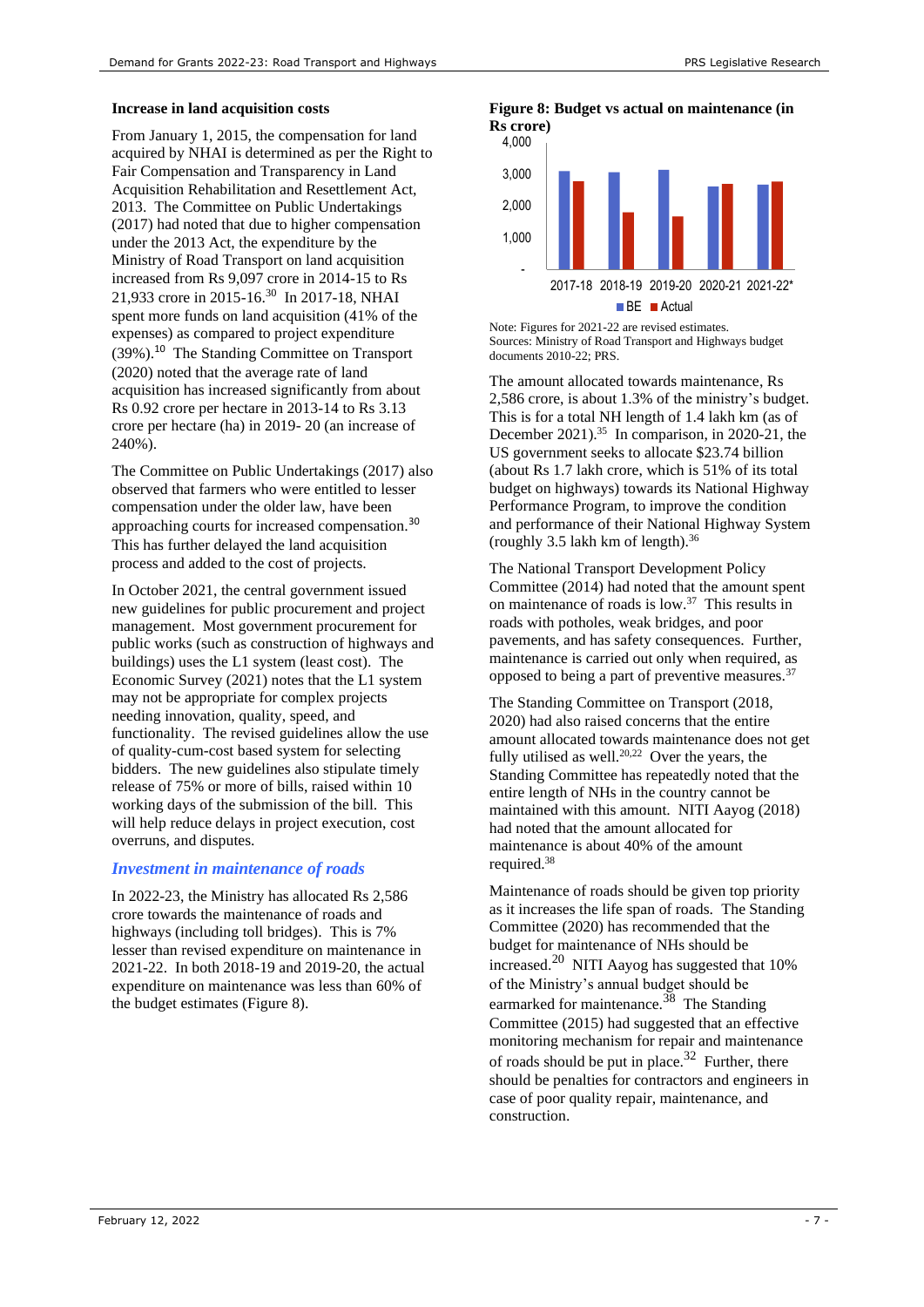# *Investment in road safety*

In 2022-23, the Ministry has allocated Rs 356 crore towards road transport and safety. This is a 56% increase over the revised expenditure on maintenance in 2021-22. Note that between 2017- 18 and 2020-21, the actual expenditure on safety has not exceeded 61% of the budget estimates (Figure 9).

**Figure 9: Budget vs actual on safety (in Rs crore)**



#### **BE Actual**

Note: Figures for 2021-22 are revised estimates. Sources: Ministry of Road Transport and Highways budget documents 2010-22; PRS.

The allocation towards safety provides for various things such as road safety programmes, setting up of facilities on NHs, extending relief to accident victims, strengthening of public transport, research and development, and training.

The amount allocated towards road safety in 2022- 23 is less than 0.2% of the Ministry's total budget. In comparison, in 2019 the US federal government spent about \$2.7 billion on its Highway Safety Improvement Programme (6% of its total expenditure on highways).<sup>[36](#page-6-3)</sup> The Standing Committee on Transport (2020) suggested that the Ministry may seek higher fund allocation towards road safety, and driver training programmes.

In 2019, there were about 4.5 lakh road accidents in India, which killed about 1.5 lakh people and injured about 4.5 lakh people.<sup>39</sup> In 2020, the number of accidents reduced to 1.3 lakh, killing 1.3 lakh people.<sup>40</sup> In 2020, the major causes of road accident deaths were over-speeding (57%) and careless driving  $(26\%)$ .<sup>40</sup>

This reduction in accidents and fatalities could be due to the Covid-19 lockdown, which restricted movement of people. As per the World Road Statistics, 2018, India ranks first in the number of road accident deaths (among 199 countries reported), followed by China and the US. As per the WHO Global Report on Road Safety 2018, about 11% of the accident related deaths in the world occur in India.<sup>39</sup>

The Standing Committee (2021) observed that a large number of black spots still remain unidentified, given the extremely high number of road accidents that take place in India each year.<sup>28</sup> During the last five years, the Ministry has

identified 5,803 blackspots. 41 Out of these, 3,996 blackspots have been identified on NHs currently entrusted to NHAI.<sup>41</sup> As of August 2021, 60% of the blackspots identified during 2015-18 have been rectified.<sup>41</sup>

Further, as of August 2021, only 70% of the blackspots identified during 2011-14 have been rectified. The Standing Committee (2022) recommended the Ministry to speed up the rectification of black spots to avoid potential road accidents. 41 The Standing Committee (2021) also recommended detailed examination of all projects, especially to eliminate geometrical design errors that may compromise the safety of the road users.<sup>28</sup>

Further, the Standing Committee (2021) observed that the number of ambulances (111), patrol vehicles (509), tow away cranes (443) available with the Ministry are not commensurate with the size of the NH network in India.<sup>28</sup> The Committee (2022) recommended finalising the tender for Computer Aided Dispatch System for on-road units at the earliest, to provide timely emergency care to accident victims during the golden hour. <sup>41</sup>

In 2019, Parliament passed the Motor Vehicles (Amendment) Bill, 2019 which seeks to address various issues around road safety. It increases the penalties for various offences under the Act, and provides for a Motor Vehicle Accident Fund which would be used for the treatment of persons injured in road accidents. In August 2021, the central government constituted the National Road Safety Board, which will advise the central and state governments on all aspects of road safety and traffic management. $42$ , The Ministry has notified several Rules to implement provisions of the Act, such as: (i) protection of Good Samaritans, (ii) conditions for states to levy higher penalties than those in the Act, and (iii) amendments to obtaining driving licenses, among others.[35](#page-6-4)

In August 2021, the Ministry notified Rules for electronic monitoring of roads.<sup>43</sup> As per these Rules, state governments must place electronic enforcement devices (like speed camera, CCTVs, speed gun, body wearable cameras) at: (i) high-risk and high density corridors on national and state highways, and (ii) critical junctions in major cities with more than one million population.<sup>43</sup>

# *Connectivity in remote areas*

The Ministry also allocates funds towards the development of highways in areas with poor connectivity. Some of these projects include the Special Accelerated Road Development Programme in North East (SARDP-NE), Externally Aided Projects and Roads Projects in Left-Wing Extremism Affected Areas.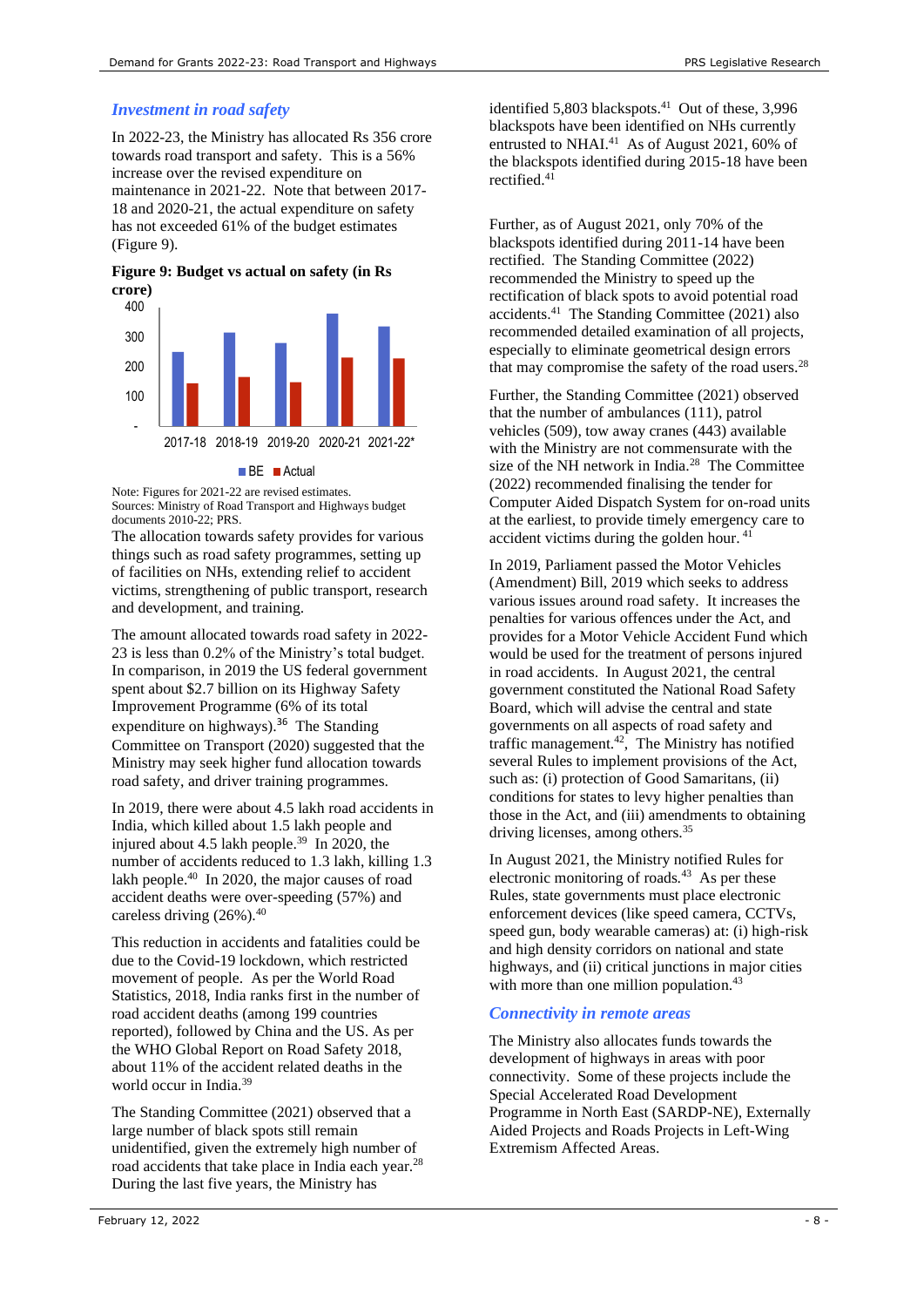In 2022-23, Rs 10,565 crore has been allocated towards the SARDP-NE project. This is a 25% annual increase from the revised expenditure in 2021-22. Between 2017-18 and 2019-20, the fund utilisation of the project has been consistently greater than 90%. In 2020-21, the actual expenditure exceeded the budgeted expenditure by 17%.

The Standing Committee on Transport has repeatedly (2018, 2020) noted under-achievement of targets in SARDP-NE.<sup>20,22</sup> The Standing Committee (2020) noted that projects in the north eastern region face delays of almost a decade in completion. This causes inconvenience to the commuters, and also adds to the project cost.[20](#page-3-1) To ensure timely completion of projects, the Committee (2021) recommended the Ministry to: (i) ensure that contractors with poor track record are not awarded road projects, and (ii) work in close coordination with Environment and Forest Departments to avoid issues related to obtaining environment/forest/wildlife clearances. <sup>44</sup> The Committee (2021) also recommended investing in research for the best construction techniques in the hilly and flood prone regions of the north east.<sup>44</sup>

In 2020-21, Rs 425 crore was allocated for development of road connectivity in areas affected by Left Wing Extremism.<sup>45</sup> This is similar to the allocations in 2019-20 (Rs 415 crore) and 2018-19 (Rs 490 crore).<sup>45</sup> The Ministry aims to develop 1,177 km of NHs, and 4,276 km of state roads in Left Wing Extremism affected areas. The Standing Committee on Transport (2021) asked the Ministry to evaluate the reasons for the slow pace of progress in this scheme.<sup>45</sup> Some of these reasons are: (i) poor availability of law and order situation, (ii) limited availability of dedicated security forces, and (iii) delays in land acquisition.<sup>45,46</sup> The Ministry has taken some steps to improve the participation of private contractors. These include: (i) authorising the government to accept bids up to 10% above the schedule of rates, and (ii) clubbing and splitting of works to reduce risk.45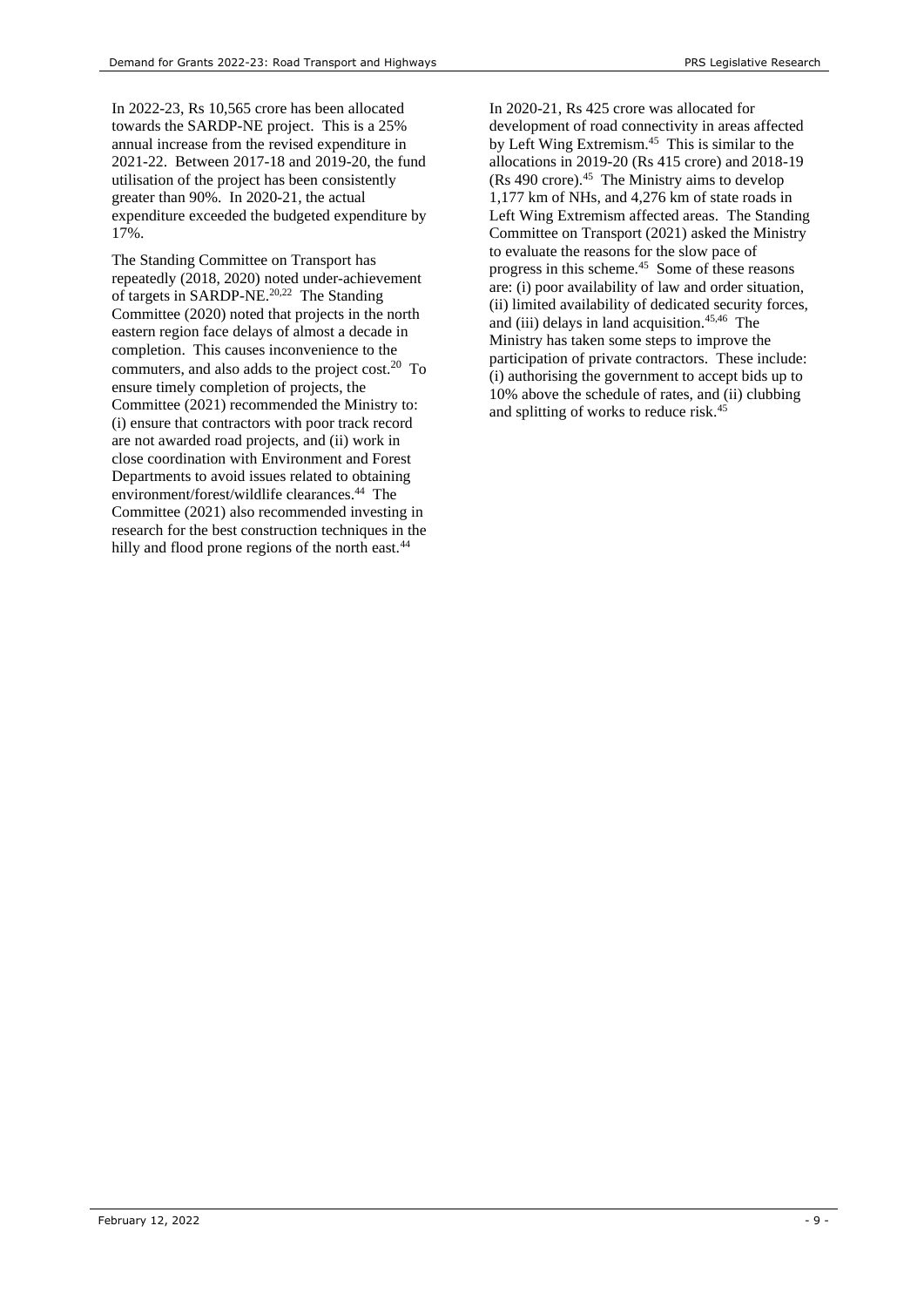# **Annexure**

| $\frac{1}{2}$ . Survey of implementation of some chion bauger (2020–21) announcements in Fours sector |                                                                           |  |  |  |
|-------------------------------------------------------------------------------------------------------|---------------------------------------------------------------------------|--|--|--|
| <b>Budget Announcements</b>                                                                           | <b>Status of implementation</b>                                           |  |  |  |
| Developing National Highways (NHs) in various states                                                  |                                                                           |  |  |  |
| Developing 3,500 km of NHs in Tamil Nadu                                                              | Project length of 125 km is completed, and 2,214 km is ongoing.           |  |  |  |
| Developing 1,100 km of NHs in Kerala                                                                  | Project length of 632 km is ongoing.                                      |  |  |  |
| Developing 675 km of NHs in West Bengal                                                               | Project length of 21 km is completed, and 1,194 km is ongoing.            |  |  |  |
| Developing 1,300 km of NHs in Assam                                                                   | Project length of 20 km is completed, and 743 km is ongoing.              |  |  |  |
| Delhi-Mumbai Expressway: 260 km will be awarded                                                       | Out of the total length of 1,380 km, 1,337 km length has been awarded     |  |  |  |
| before 31.3.2021.                                                                                     | for construction. Of this, 450 km has been completed, and 887 km is       |  |  |  |
|                                                                                                       | under construction.                                                       |  |  |  |
| Developing flagship corridors in various states                                                       |                                                                           |  |  |  |
| Bengaluru - Chennai Expressway: 278 km will be                                                        | The complete corridor of 262 km has been awarded in the month of          |  |  |  |
| initiated in the current financial year. Construction will                                            | September 2021.                                                           |  |  |  |
| begin in 2021-22.                                                                                     |                                                                           |  |  |  |
| Delhi - Dehradun economic corridor: 210 km corridor                                                   | As on date, out of the 329 km complete length of the corridor, 220 km has |  |  |  |
| will be initiated in the current financial year. Construction                                         | been awarded for construction.                                            |  |  |  |
| will begin in 2021-22                                                                                 |                                                                           |  |  |  |
| Kanpur - Lucknow Expressway: 63 km expressway                                                         | Bids for the Kanpur-Lucknow Expressway have been invited and in           |  |  |  |
| will be initiated in 2021-22.                                                                         | advanced stage of land acquisition.                                       |  |  |  |
| Chennai - Salem corridor: 277 km expressway will be                                                   | The flagship 277 km Chennai Salem corridor is in pre-construction stage   |  |  |  |
| awarded, and construction would start in 2021-22.                                                     | with studies undertaken like Social Impact Assessment (SIA) to analyse    |  |  |  |
|                                                                                                       | and create proper alternatives as per guidelines of the Supreme Court.    |  |  |  |
| Raipur - Vishakhapatnam: 464 km will be awarded in                                                    | Out of the total corridor length of 464 km, projects have already been    |  |  |  |
| the current year. Construction will start in 2021-22.                                                 | awarded for 356 km.                                                       |  |  |  |
| Amritsar - Jamnagar: Construction will commence in                                                    | As on date, over 260 km of the corridor has already been constructed.     |  |  |  |
| 2021-22.                                                                                              | The complete greenfield section of 762 km from Sangriya to Santalpur      |  |  |  |
|                                                                                                       | and 63 km brownfield section from Bhatinda to Sangriya have been          |  |  |  |
|                                                                                                       | awarded.                                                                  |  |  |  |
| Delhi - Katra: Construction will commence in 2021-22.                                                 | Out of a total corridor length of 670 km, 580 km has been awarded. The    |  |  |  |
|                                                                                                       | remaining stretches to be awarded in FY 2021-22.                          |  |  |  |

**Table 4: Status of implementation of some Union Budget (2020-21) announcements in roads sector**

Sources: Implementation of Budget Announcements (2020-21); PRS.

<sup>1</sup> Rajya Sabha Unstarred question no. 1213, Ministry of Road Transport and Highways, December 8, 2021, [https://pqars.nic.in/annex/255/AU1213.pdf.](https://pqars.nic.in/annex/255/AU1213.pdf) 

<sup>8</sup> Table 1.28: Operations of Road Transport, Economy Survey 2021-22 Statistical Appendix, February 2022, [https://www.indiabudget.gov.in/economicsurvey/doc/stat/tab128.pdf.](https://www.indiabudget.gov.in/economicsurvey/doc/stat/tab128.pdf)

<sup>9</sup> Basic Road Statistics of India 2016-17, Ministry of Road Transport and Highways, [http://morth.nic.in/showfile.asp?lid=4585.](http://morth.nic.in/showfile.asp?lid=4585)

<sup>10</sup> Annual Report 2017-18, National Highways Authority of India, Ministry of Road Transport and Highways,

[https://www.indiabudget.gov.in/economicsurvey/doc/eschapter/echap08.pdf.](https://www.indiabudget.gov.in/economicsurvey/doc/eschapter/echap08.pdf)

<sup>16</sup> "Year End Review 2021: Ministry of Road Transport and Highways, Press Information Bureau, December 31, 2021,

<sup>17</sup> Rajya Sabha Untarred Question 2001, Ministry of Road Transport and Highways, December 15, 2021,

[https://pqars.nic.in/annex/255/AU2001.pdf.](https://pqars.nic.in/annex/255/AU2001.pdf) 

<sup>&</sup>lt;sup>2</sup> Union Budget Speech 2022-23, https://www.indiabudget.gov.in/doc/Budget\_Speech.pdf.

<sup>&</sup>lt;sup>3</sup> Notes on Demands for Grants 2022-23 Demand no 86, Ministry of Road Transport and Highways, [https://www.indiabudget.gov.in/doc/eb/sbe86.pdf.](https://www.indiabudget.gov.in/doc/eb/sbe86.pdf) 

<sup>4</sup> Lok Sabha Unstarred question no. 1129, Ministry of Road Transport and Highways, December 21, 2017.

<sup>&</sup>lt;sup>5</sup> Implementation of Budget Announcements 2021-22, [, https://www.indiabudget.gov.in/doc/impbud2020-21.pdf.](https://www.indiabudget.gov.in/doc/impbud2020-21.pdf)

<sup>&</sup>lt;sup>6</sup> "312<sup>th</sup> Report: 'Review of Central Road and Infrastructure Fund (CIRF) Works', Standing Committee on Transport, Tourism and Culture, February 3, 2022, [https://rajyasabha.nic.in/rsnew/Committee\\_site/Committee\\_File/ReportFile/20/166/312\\_2022\\_2\\_17.pdf.](https://rajyasabha.nic.in/rsnew/Committee_site/Committee_File/ReportFile/20/166/312_2022_2_17.pdf)

<sup>7</sup> "Cabinet authorized National Highways Authority of India to monetize public funded national highway projects", Press Information

Bureau , Cabinet Committee on Economic Affairs (CCEA), August 3, 2016[, http://pib.nic.in/newsite/PrintRelease.aspx?relid=148306.](http://pib.nic.in/newsite/PrintRelease.aspx?relid=148306) 

[https://nhai.gov.in/writereaddata/Portal/Images/pdf/CompressedNHAIAnnualReportEnglishcorrected.pdf.](https://nhai.gov.in/writereaddata/Portal/Images/pdf/CompressedNHAIAnnualReportEnglishcorrected.pdf)

<sup>11</sup> Volume 2, Economic Survey 2020-21, January 29, 2021[, https://www.indiabudget.gov.in/economicsurvey/.](https://www.indiabudget.gov.in/economicsurvey/)

<sup>12</sup> "Shri Nitin Gadkari announces adoption of international system of counting of Lane Kilometres", Press Information Bureau, Ministry of Road Transport & Highways, April 3, 2018, [https://pib.gov.in/PressReleasePage.aspx?PRID=1527463.](https://pib.gov.in/PressReleasePage.aspx?PRID=1527463)<br><sup>13</sup> "Simplified Highway Capacity Calculation Method for the Highway Performance Monitoring System", Federal Highway Administ

October 2017, [https://www.fhwa.dot.gov/policyinformation/pubs/pl18003/hpms\\_cap.pdf.](https://www.fhwa.dot.gov/policyinformation/pubs/pl18003/hpms_cap.pdf)

<sup>&</sup>lt;sup>4</sup> "The Canadian Transportation System", Government of Canada, May 8, 2018, [https://www144.statcan.gc.ca/tdih-cdit/cts-rtc-eng.htm.](https://www144.statcan.gc.ca/tdih-cdit/cts-rtc-eng.htm) <sup>15</sup> Chapter 8: Industry and Infrastructure, Economic Survey 2021-22, February 2022,

[https://pib.gov.in/PressReleasePage.aspx?PRID=1786527#:~:text=31%20DEC%202021%2012%3A48PM%20by%20PIB%20Delhi%20Th](https://pib.gov.in/PressReleasePage.aspx?PRID=1786527%23:~:text=31%20DEC%202021%2012%3A48PM%20by%20PIB%20Delhi%20The,reaching%20impact%20on%20the%20life%20of%20the%20citizens) [e,reaching%20impact%20on%20the%20life%20of%20the%20citizens.](https://pib.gov.in/PressReleasePage.aspx?PRID=1786527%23:~:text=31%20DEC%202021%2012%3A48PM%20by%20PIB%20Delhi%20The,reaching%20impact%20on%20the%20life%20of%20the%20citizens)

 $\frac{18}{18}$  Sector-wise analysis of cost overrun in projects, 116<sup>th</sup> Project Implementation An Overview – December 2021, Ministry of Statistics and Programme Implementation[, http://www.cspm.gov.in/english/pio\\_report/PIO\\_December\\_2021.pdf.](http://www.cspm.gov.in/english/pio_report/PIO_December_2021.pdf)